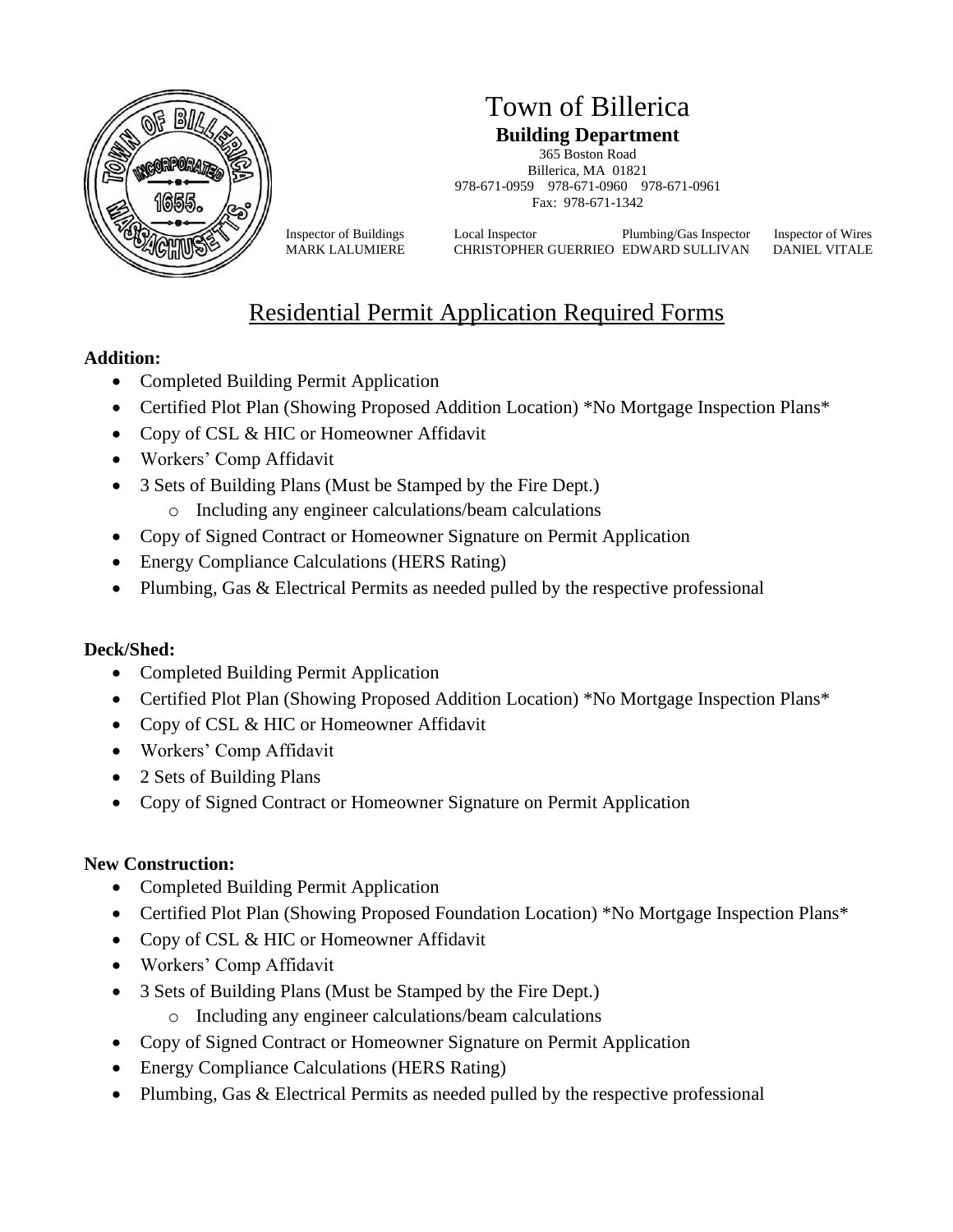#### **Demolition:**

- Completed Building Permit Application
- Certified Plot Plan (Showing Existing House Being Raised)
- Copy of CSL & HIC or Homeowner Affidavit
- Workers' Comp Affidavit
- Copy of Signed Contract or Homeowner Signature on Permit Application
- Proof all utilities have been shut off
- Plumbing, Gas & Electrical Permits as needed pulled by the respective professional

#### **Detached Garage/Accessory Structures:**

- Completed Building Permit Application
- Certified Plot Plan (Showing Proposed Addition Location) \*No Mortgage Inspection Plans\*
- Copy of CSL & HIC or Homeowner Affidavit
- Workers' Comp Affidavit
- 2 Sets of Building Plans
- Copy of Signed Contract or Homeowner Signature on Permit Application

#### **Swimming Pool:**

- Completed Building Permit Application
- Certified Plot Plan (Showing Proposed Pool Location) \*No Mortgage Inspection Plans\*
- Copy of CSL & HIC or Homeowner Affidavit
- Workers' Comp Affidavit
- 2 Sets of Building Plans Stamped by Manufacturer (In-ground pools only)
- Brochure (Above-ground pools only)
- Copy of Signed Contract or Homeowner Signature on Permit Application
- Security Fencing Plan (CMR 421.10.1)
- Electrical Permit pulled by a Licensed Electrician

## **Interior Renovation (Bathroom, Kitchen, Basement, Etc.):**

- Completed Building Permit Application
- Copy of CSL & HIC or Homeowner Affidavit
- Workers' Comp Affidavit
- Copy of Signed Contract or Homeowner Signature on Permit Application
- Floor Plans, Layout of Work (Non-Structural)
- Framing Plans (if Structural) including any engineer calculations

## **Siding/Roofing/Windows/Insulation:**

- Completed Building Permit Application
- Copy of CSL & HIC or Homeowner Affidavit
- Workers' Comp Affidavit
- Copy of Signed Contract or Homeowner Signature on Permit Application
- Electrical Permit pulled by a Licensed Electrician (Siding Only)